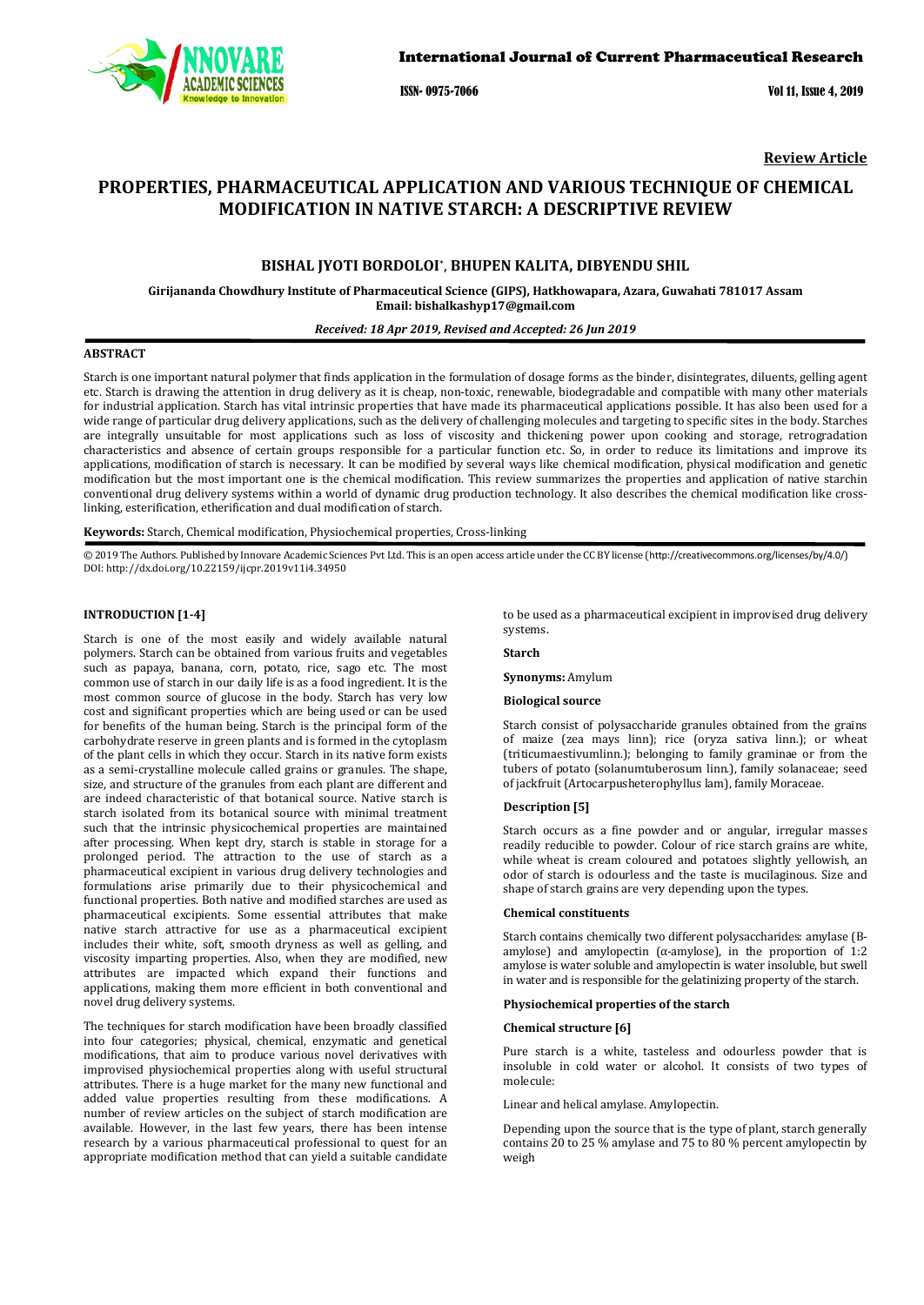



**Fig. 2: Chemical structure of amylopectin**

#### **Organoleptic properties [7]**

Typically, starch is a dry, soft powder that is odorless and bland in taste. The color varies depending on the botanical source, from white to slightly cream; however, starches of cereal origin may have colors that are shades of the seeds from which they are extracted. Sometimes the crude starch may have a slight odor that is characteristic of the botanical source. Though the intrinsic physicochemical properties of native starches are unaltered, many commercially available types are often subjected to certain physical treatment to enhance the elegance and modify certain physical properties such as whiteness and moisture content without altering the fundamental intrinsic properties.

## **Morphology [7]**

Starch granule morphology is an important parameter used to identify and differentiate starch from different botanical origin. The general presentation, shape and sizes of starch granules from the different botanical origin are typical. Based on size description, starch grains can be classified into four categories: large (>25 mm), medium (10–25 mm), small(5–10 mm), and very small (5 mm). The morphology of many starch grains has been evaluated using the simple light microscope and the scanning electron microscope (SEM).

#### **Light scattering and iodine reaction [8]**

The appearance is such that under polarized light starch has a birefringence appearance. The amylose chain is coiled in the shape of a helix and is responsible for the characteristic purple-black color produced in the presence of iodine ions. The color reaction of iodine dissolved in potassium iodide solution to form the linear triiodide ion complex that enters the helical structure of the amylose moiety is an important identification test for starch. The purple-black color is formed when the iodine ions insert itself into the helical network of the amylose chain making it rigid. The change in color of the starch to either blue or purple will depend on the length of the amylose molecule. Amylopectin is a branching molecule which does not form a helical coil. Thus, the iodine is not able to bind to it.

## **Crystalline properties [9, 10]**

Native starch is described to be semi-crystalline or partly crystalline in nature with varying levels of crystallinity that is associated with the amylopectin and amylose content. The amylose and amylopectin polymers which make up the starch grain define the crystallinity of the unmodified starch. While the amylopectin represents predominantly the crystalline domain of native starch which is characterized by an ordered, tightly packed parallel glucan chains

the amylose present the amorphous region. Starches from different botanical varieties have shown different crystalinity due to variation in their amylose and amylopectin content. Melting transitions are typically characteristic of the crystalline portion which corresponds to the amylopectin moiety.

### **Solubility [11]**

Typically native starch is insoluble in cold water and most organic solvents including acetone, alcohols, and ether. It, however, becomes soluble in water when the dispersion is heated up to a certain critical temperature called the gelatinization temperature. Gelatinization is a fundamental property of starch which is characterized by changes in the physical and chemical properties. The process of gelatinization is characterized by enormous swelling, increased viscosity, translucency, solubility, and loss birefringence. These changes are often due to the breaking of the hydrogen bonds within the starch granules that allows water to enter the granules to make it to swell as the dispersion is heated. As the temperature increases, the viscosity of the dispersion also increases until a stable gel is formed. It is also important to note that as the temperature of the dispersion is increased stirring will further increase the viscosity of the dispersion. Gelling is characterized by high viscosity and a total destabilization of the crystalline structure of the granules followed by retrogradation which occurs upon cooling of the gel.

## **Gelation [12]**

Starch gel is formed when starch paste in sufficiently highconcentration is cooled. Gelation is said to occur by the formation of a three-dimensional network in which swollen granules are bound. Amylose is considered to be primarily responsible for the formation of gels. The more the amylose-content, the stringier the gel while the more the amylopectin,the softer and translucent the gel. Among the official searches, potato starch has the highest amylopectin content which is responsible for its higher thickening potential as compared to corn starch which has lower amylopectin content and a stronger gel.

#### **Retrogradation [6, 13]**

This is an important feature of starch gel which involves a molecular reorganization process characterized by loss of water and partial recovery of the crystalline structure due to the realignment of amylose and amylopectin. The firmness or rigidity of starch gel increases markedly with retrogradation. Retrogradation is induced by such factors as low temperature, high amylose content, and the presence of polar substances, such as salts. On the other hand<br>substances such as surfactants, sugars, lipids, and such as surfactants, hydrocolloidshinder retrogradation. Generally, the starches with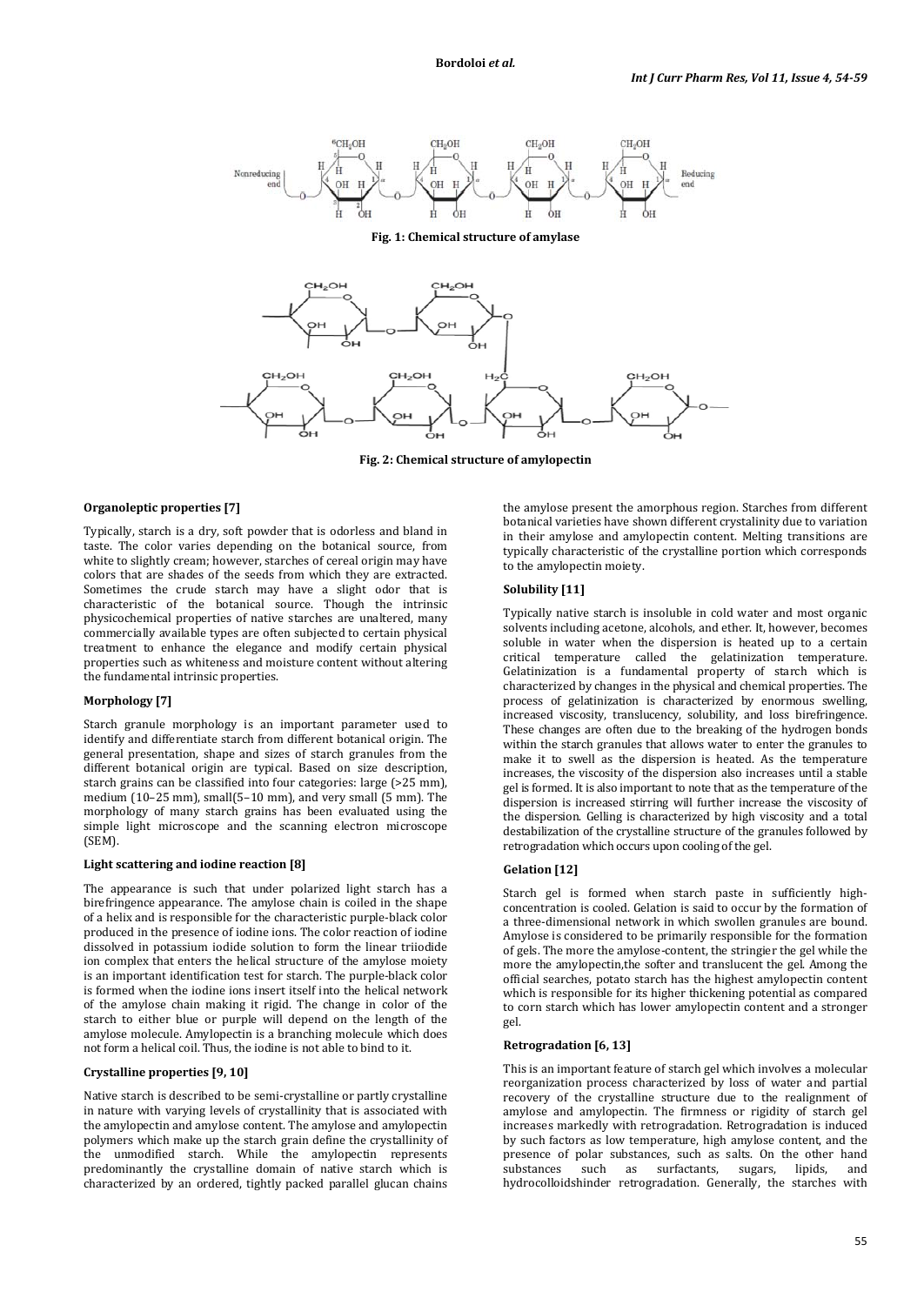higher amylose content will undergo retrogradation at a more rapid rate than those with higher amylopectin.

## **Pharmaceutical applications of starch**

Disintegrating agent. Binder. Film-forming material**.** Microspheres**.**  Colon targeting of drugs**.** Nanoparticle.

## **Disintegrating agent [13-18]**

Starch is indeed the most commonly used disintegrating agent in the formulation of tablets. Tablet disintegrants are the hydrophilic substances which swell by absorbing the water in the gastrointestinal tract. This water absorption leads to swelling and hence disintegration of the tablet into smaller fragments. Native starch is a classical disintegrant and remain the popular disintegrant used in many conventional tablets and capsules of generic and branded drug products. Maize and potato starches are the most commonly used starch types for this purpose. However, empirical evaluations of starches from other botanical sources has also shown potential as an effective disintegrant in oral rapid release tablets and capsules. The various excipients used as a disintegrant in conventional rapid release tablets and capsules have different mechanisms of action. However, the mechanisms established for the disintegration ability of native starch are wicking and restoration of deformed starch particles on contact with aqueous fluid. When starch compact wick up water, the hydrogen bonds formed during compaction become disrupted, a phenomena which is further enhanced by the elastic deformation property of starch and the compact loosen-up and disintegrate. The optimal conditions required for the activity of starch as a disintegrant are usually: sufficient quantity of starch in the agglomerates, low compression pressure, and the presence of water. Generally, a good disintegrant must be effective at low concentrations to avoid or reduce its influence on the other properties of the tablet such as hardness, friability, and compaction ability. The properties of the API and other adjuncts are also influential in the efficiency of starch as a disintegrant. As a disintegrant, native starch is employed within the range of 3–25% w/w of the granules' or tablets' weight, a typical concentration is 15% w/w. During granule formulations, optimal disintegrant activity is obtained when half of the starch is included in the granulation mixture as endo-disintegrant while the other half is incorporated directly to the dried granules as exodisintegran. The optimum amount of starch that will be used is often determined by optimization studies. When the amount of starch is below the optimum concentration there will be insufficient channels for capillary action thus, ingress of water will be hampered. Also, when the amount of starch is in excess, soft tablets with high friability and tendency to cap will result. These constitute a major drawback in the use of native starch as a disintegrant, thus the drive to develop motifs with enhanced disintegration and compaction abilities.

## **Binder**

The most common binder used in tablet granulation is starch paste. The gelling property of starch is responsible for the binding property. Mainly 2-10% w/v solution of starch is used as a tablet binder. Amylose part of the starch is responsible for its gelling as well as binding property. Freshly made starch mucilage prepared to gel by heat treatment of the starch dispersion in water has been used extensively as the binder in tablets and capsules production using the wet granulation technique. The starch mucilage is incorporated as a gel and functions as a glue to provide the necessary binding force that holds the powder particles together to form the required agglomerates. This also serves to ensure uniform distribution and controllable release of the active pharmaceutical ingredient (API). When the agglomerates are compressed under optimal load, stable robust tablets are formed. Another important attribute of starch, when used as the binder, is its compatibility with other adjuncts and APIs used in many conventional and novel formulations. The powder mix often comprise of the APIs and other excipients which is granulated to produce a uniform distribution of the API and controllable drug release. When the starch gel is used as a binder, the granules are produced by wet granulation process usually by massing the powder mix and the starch gel to form a wet mass which is then screened through sieves of appropriate mesh

size (1000–1700 mm), depending on the range of the granule size desired. The agglomerates are then dried in a hot air oven at a temperature of between 40 and 60 °C for 1–6 h depending on the nature of the API or other excipients or desired formulation type. Native starch gel is incorporated at concentrations of 3–20% w/w of the granule or tablet weight. Typical concentration is usually 5–10% w/w, depending on the starch type. The optimal quantity of the gel required to produce robust granules or tablets is predetermined by optimization studies using any or combinations of such parameters as granule flow, tablet friability and hardness, disintegration time, and dissolution rate. When used appropriately within the precise optimal concentrations for granule formulation it will add sufficient cohesion to the powder mix to produce granules of desirable and optimal physio-mechanical properties that can be packed into sachets, capsule shells or compressed into tablets. Among the official starches, corn starch is the most frequently used in conventional granulation and tablet production technology, however various studies indicate that other starches from non-conventional sources have also shown potential as binder and so could be substituted for corn starch.

#### **Film forming polymer [19]**

Starch is chemically composed of two parts,amylose and amylopectin. The amylose content of starch is responsible for its film-forming property. Starch is a natural polymer and biocompatible and biodegradable. These properties of starch make it suitable for human use. The starch films can be used for drug delivery also. The film formulated with sago starch and lemongrass oil has been evaluated for its antimicrobial activity. Starch also has mucoadhesion property so it can also be used for sustaining drug release as mucoadhesive drug delivery systems. To improve the film-forming property of native starch it can be combined with various other polymers such as PVP, chitosan, sodium alginate etc.

### **Microparticular drug delivery [20]**

Microspheres provide various advantages as drug delivery system. Starch has been used as coating polymer for delivery of various drugs through microspheres. The effect of cross-linking conditions on the properties of starch microspheres. The particle size increased with increasing the cross-linking time and increasing the drug loading. The swelling ratio of the particles was a function of crosslinker type but not the concentration or time of cross-linking. Drug release from starch microspheres was measured in phosphate buffer and also in phosphate buffer containing a-amylase. Results showed that microspheres cross-linked with epichlorhydrine released all their drug content in the first 30 min. However, cross-linking of the starch microspheres with glutaraldehyde or formaldehyde decreased drug release rate.

#### **Colon targeting [21]**

A novel tablet of protein drug matrix for colon targeting using resistant starch as a carrier prepared by pre-gelatinization and cross-linking of starch. Cross-linked pregelatinized maize starches by double modification of pregelatinization and cross-linked with POCl3. They used bovine serum albumin as a model drug.

The content of resistant starch and swelling property of maize starch were increased by pre-gelatinization and cross-linking, which retarded its enzymatic degradation. The results indicate that the resistant starch carrier prepared by pregelatinization and crosslinking can be used for a potential drug delivery carrier for colontargeting drug matrix delivery system.

## **Starch-based nanoparticle [22]**

Starch-based nanoparticles have been used for the transdermal delivery of the drugs like flufenamic acid, testosterone and caffeine. The skin permeation data for the three drugs suggest that starch nanoparticles have the potential for transdermal drug delivery applications. Encapsulation and release properties of these nanoparticles were studied, showing high encapsulation efficiency for three tested drugs (flufenamic acid, testosterone and caffeine); in addition, a close to linear release profile was observed for hydrophobic drugs with a null initial burst effect.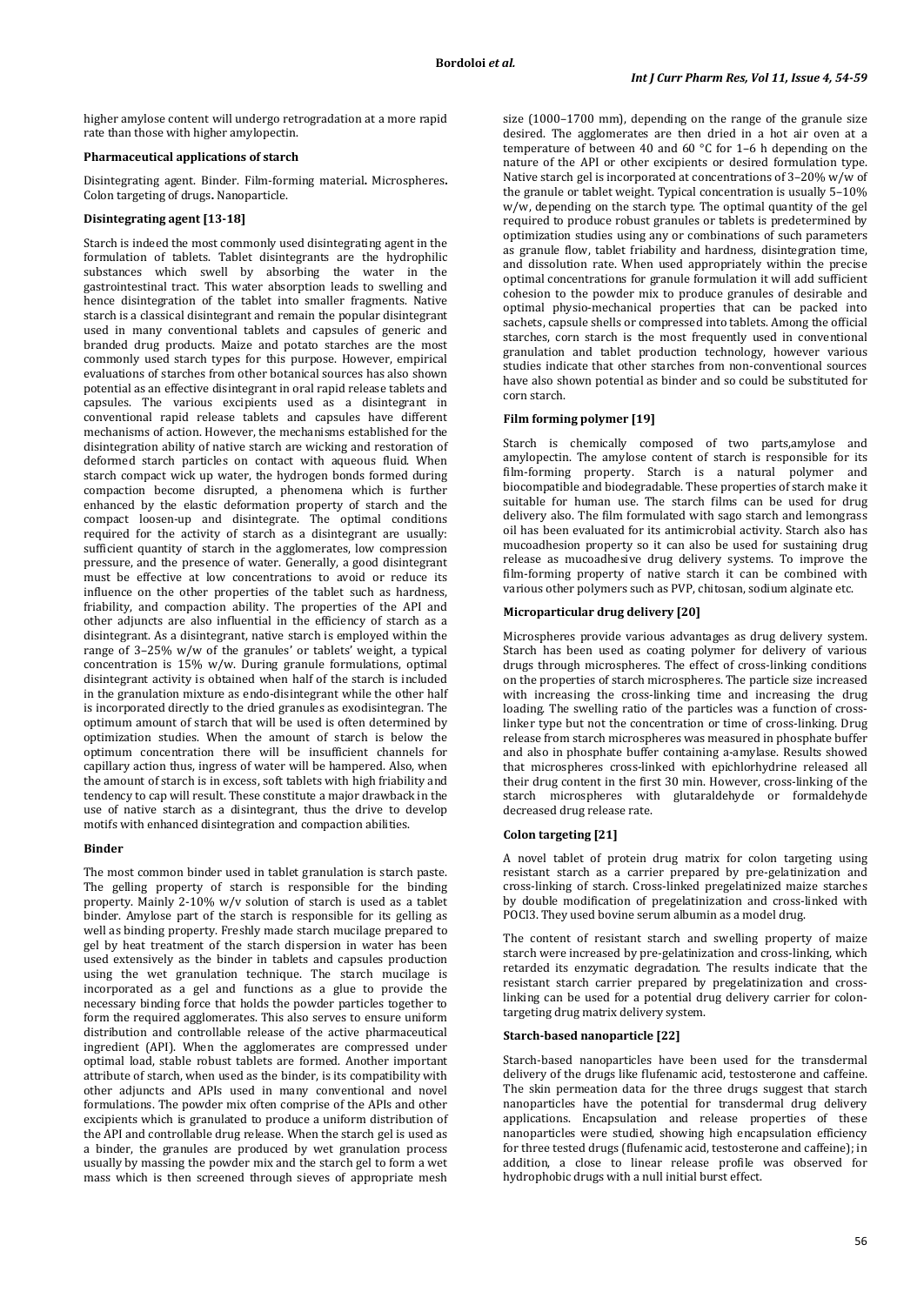## **Chemical modifications of starch and application of its derivatives [23-24]**

Chemical modification involves the introduction of functional groups into the starch molecule, resulting in markedly altered physicochemical properties. Such modification of native granular starches profoundly alters their gelatinization, pasting and retrogradation behavior. The chemical and functional properties achieved when modifying starch by chemical substitution depend, inter alia, on starch source, reaction conditions (reactant concentration, reaction time, pH and the presence of catalyst), type of substituent, extent of substitution (degree of substitution, DS1; or molar substitution, MS2), and the distribution of the substituents in the starch molecule. Modification is generally achieved through derivatization such as etherification, esterification, cross-linking and grafting of starch; decomposition (acid or enzymatic hydrolysis and oxidization of starch). These techniques are however limited due to issues concerning costumer's nd the environment. These techniques include:

## **Etherification and esterification [25-29]**

This method primarily includes substitution of hydrophilic hydroxyl groups of starch by various hydrophobic functional groups resulting<br>into hyproxypropylation, carboxymethylation, acetylation, into hyproxypropylation, carboxymethylation, acetylation, succinylation, etc. The carboxymethyl substitution of starch hydroxyl groupsgives rise to derivatives that are cold water-soluble. Toprevent starch gelatinization, the reaction has to be carriedout in an organic medium. Carboxymethyl starch, under thename sodium starch glycolate, is used in the pharmaceuticalindustry as a disintegrant and as a sizing and printing agent inthe textile industry. Highly substituted derivatives arepossible.

In acetylation, hydrophilic hydroxyl groups are substituted with hydrophobic acetyl groups. Acetylation makes starchmore hydrophobic and prevents the formation of hydrogenbonding between hydroxyl groups and water molecules. Since the tendency of an aqueous starch dispersion starches show resistance to high temperature,low pH, high shear, and leads to increased stability of theswollen starch granule. They improve viscosity and textural properties of the starch. As a thickener and stabilizer, starch phosphate diesters are superior to unmodified starches. They also provide resistance to gelling and retrogradation, and donot synerese on storage.

Derivatization of starch with an ionic substituent group such as succinate at low degree of substitution (DS) converts it into a polyelectrolyte, which makes it acquire typical properties of a polyelectrolyte like increased hydrophiliccharacter and increased solution viscosity. This modification is also known to weaken the internal bonding that holds the granules together. In to increase in viscosity on cooling and finally to gel is related to the association of amylose molecules, a treatment such as acetylation which retards or eliminates this crystallization or retrogradation will effect stabilization of the starch sol. Acetylation also prevents or minimizes association of amylopectin outer branches. This is of practical value in many industrial and food applications because such associations can cause cloudiness and syneresis in aqueous dispersions of starches. Hydroxypropylated starches are generally prepared by etherification of native starch with propylene oxide in the presence of an alkaline catalyst. The hydroxypropyl groups introduced into the starch chains are capable of disrupting the inter-and intramolecular hydrogen bonds, thereby weakening the granular structure of starch, leading to an increase in motional freedom of starch chains in amorphous regions. Hydroxyethyl starch, prepared by reaction withethylene oxide, was of considerable biomedical interest as ablood plasma expander and also as a cryoprotective agent forerythrocytes. Starch phosphorylation is the earliest method of starchmodification. The reaction gives rise to either monostarchphosphate or distarch phosphate (cross-linked derivative),depending upon the reactants and subsequent reactionconditions. Monoesters, rather than diesters, are producedwith a higher level of phosphate substitution on starch. Theintroduction of phosphate substitution on amylose or outerbranches of amylopectin prevents linearity of molecularchains due to steric hindrance. Thus, a situation is achievedwhere individual chain segments can no longer approacheach other closely enough to establish intermolecular orintramolecular association; they, therefore, lead to a betterpaste clarity. The phosphate diester starches have thephosphate esterified with two hydroxyl groups, very oftenfrom two neighboring starch molecules. This leads to theformation of a covalent bridge or cross-linking. Phosphatecrosslinked addition starch succinate offers very desirable properties such as low-temperature stability, high-thickening power, and lowgelatinization temperature, clarity of cooked food, good film-forming properties and reduced tendency to retrograde. High cationic properties have been observed for starch citrates. The reaction is facilitated thermochemically by the dry heating (∼120̊ C for 24 h) of citric acid to an anhydride, which reacts with starch to form an addict, followed by further reaction to yield cross-linked starch citrate. The reaction can be controlled to maximize reaction efficiency, minimize cross-linking, and maximize carboxyl content. They are used to remove toxic, heavy metal ions in water purification (industrial waste water) as biodegradable ionexchange materials against the petrochemically derived ionexchange resins

## **Cross-linked starch [30-36]**

Cross linking is a chemical modification method during which the native starches are chemically modified using different cross linking<br>agents like sodium trimetaphosphate (STMP), sodium agents like sodium trimetaphosphate tripolyphosphate (STPP), epichlorohydrin (ECH) and phosphoryl chloride (POCl3). This technique is believed to play an important role in improving the functional properties, the freeze thaw and the cold storage stabilities of the starch molecule. STMP, STPP, POCl3 and a mixture of adipic acid and acetic anhydride can be used as crosslinking agents for food use. Among these reagents, the STMP, which is one of the most important food additives with low toxicity, is an efficient cross-linking agent. One type of cross linked starch is distarch phosphate whichis produced under alkaline conditions by reacting starch granules with STMP or POCl3. The process of cross linking is believed to add intra-and inter-molecular bond at various location in the starch molecule that resulted in the stability of the granuleby utilizing the chemical reagents that form ether or ester linkages between hydroxyl groups in the molecule of starch. It is reported that both amylopectin and amylose in starch granules can be cross linked.

The amylose molecules, however, has less of the tendency to be cross-linked. Likewise, other chemical modification methods, cross linking of starches is also affected by many factors like source of the starch, the reagent composition and concentration, pH, extent of substitution, temperature and reaction time. The molecular structure of starch granules is different by using different types of cross linkingagents; therefore, the functional properties of treated starch are determined by the type of cross linking agent used. The solubility of the cross linked starches was decreased with an enhancement in the degree of cross linking when measured as a function of temperature. Cross linked starches more suitable for various industrial applications as exhibited by their stronger granular structure. The most interesting phenomenon is that the cross linked starches decompose promptly but the amount of residues are larger after the decomposition process as compared to the untreated starches. The thermal decomposition of cross linked starches is facilitated by the large number of phosphate group in the amorphous region as evident by the XRD spectra of cross linked sago starch showing more amorphous region with reduced diffraction intensity that might be resulted due to the replacement of some hydroxyl groups with phosphate groups during the process of cross linking. Starch paste from cross-linked starch is highly viscous, heavy bodied, shorter textured and less likely to breakdown during severe agitation, cooking and exposure to low pH conditions. These starches are thus suitable for thickening and stabilizing the food system, e. g. soups, gravies, sauces, baby foods, fruit fillings, pudding and deep fried foods.

# **Acid treatment [37-38]**

In acid modification, the hydroxonium ion attacks the glycosidic oxygen atom and hydrolyses the glycosidic linkage. An acid acts on the surface of the starch granule firstbefore it gradually enters the inner region. Acid modification changes the physicochemical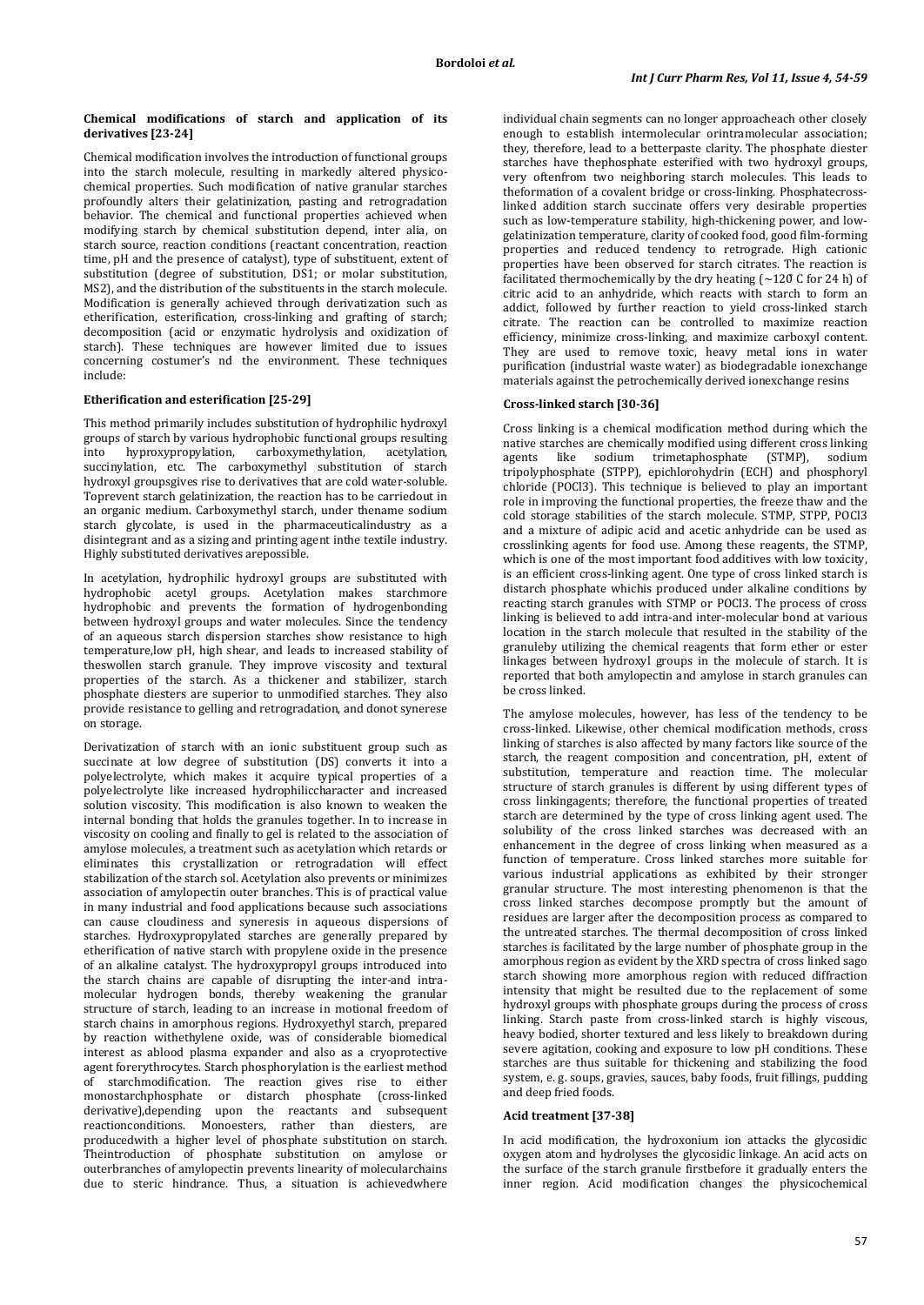properties of starch without destroying its granule structure and the properties of acidthinned starches differ according to their origin. The gelatinization temperature and the breadth of the gelatinization endotherm have also been shown to increase on acid hydrolysis. The retrogradation rate of acid thinned starch increased as hydrolysis proceeded. The method for the manufacture of acid thinned starch entails treating concentrated starch slurry with mineral acid at temperatures below gelatinization temperature for specific period depending on the desired viscosity or degree of conversion. Effect of different acids (HCl, HNO3, H2SO4 and H3PO4) under similar conditions of treatment on molecular weight, alkali fluidity number, iodine binding capacity and intrinsic viscosity of various starches has also been studied.

## **Oxidation [39]**

Oxidized starch is produced by reacting starch with a specified amount of oxidizing reagent under controlled temperature and pH. Oxidation causes depolymerisation, which results in a lower dispersion viscosity and introducescarbonyl and carboxyl groups, which retard Recrystallization.

## **Dual modification [40-42]**

These include methods that involve the chemical reaction in the presence of a specific physical environment or an enzymatic treatment that make serve to enhance the rate of derivatization or can enhance the degree of substitution in some instances.

Microwave-assisted esterification to produce starch maleate using the dry method had a reaction efficiency of up to 98% and a reaction time of less than 5 min. This is thought to be an efficient method in esterifying starch. The high efficiency in producing succinylated cassava starch with microwave assistance was. This is a good method to decrease the use of chemicals to enhance production. Microwave and ultrasound irradiation was used for the Esterification of carboxymethyl cold-water-soluble potato starch with octenyl succinic anhydride. They were positively able to shorten the esterification time from a few hours to a few minutes. The derivatives displayed excellent emulsifying and surfactant performance properties. A combined methodof modification using crosslinking and phosphorylation on rice starch provided modified rice starch with good freezethawstability. Modified corn and mung bean starch was prepared bytreating native starch with a mixture of fungal α-amylase andglucoamylase followed by hydroxypropylation withpropylene oxide. This partial enzymatic hydrolysis producesmodified starch that possesses significantly differentfunctional properties to that of hydroxypropyl starch preparedunder normal conditions. The use of fungal lipase to enhance the Esterification of cassava starch using recovered coconut oil gives thermoplastic starch which has got wide use in plastic industry, pharmaceutical industries, and in biomedical applications such as materials for bone fixation and replacements, carriers for controlled release of drugs and other bioactive agents. Unlike chemical esterification, enzymatic esterification is ecofriendly and avoids the use of nasty solvents.



**Fig. 3: Chemical modification technique [43]**

### **CONCLUSION**

Starch is very important excipient and it can fulfill various requirements for the delivery of the drug. Starch is widely used in the production of especially oral solid dosage form such as bulk granules, tablets and capsules as well as cosmetic and medicated powder. Native starch as conventional dosage form such as binder, disintegrate, diluent, glidant, lubricant. Starch is a natural biodegradable biopolymer of the plant origin which is modified by various methods to improve its useful properties and eradicate its negative impacts, which limit its use. Among various techniques used for the modification of starch, chemical modification is the most important and advance technique which mainly includes crosslinking, esterification, etherification and dual modification of starch.

## **AUTHORS CONTRIBUTIONS**

All the author have contributed equally

# **CONFLICT OF INTERESTS**

Declare none

## **REFERENCES**

- 1. Philip FB, Mathew IA. Pharmaceutical application of native starch in conventional drug delivery. Starch/Starke 2016;68:1-10.
- 2. BeMiller JN. Starch modification: challenges and prospects. Starch/Starke, 1997;49:127-31.
- 3. Jobling S. Improving starch for food and industrial applications. Curr Opinion Plant Biol 2004;7:210-8.
- 4. Tharanathan RN. Starch-value addition by modification. Crit Rev Food Sci Nutr 2005;45:371-84.
- 5. Kokate CK, Purohit AP, Gokhle SB. A textbook of pharmacognosy. 48<sup>th</sup> edition. Nirali Prakashan; 2011. p. 8.30-8.34.
- 6. Adeleke OA. Comparative characterization of the physicochemical properties of some starch blends-Bombarra ground nuts and cassava starch versus cocoyam and wheat starches. Int J Curr Res Acad Rev 2014;2:317-29.
- 7. Manek RV, Kunle OO, Emeje MO, Builders PF. Physical, thermal and sorption profile of starch obtained from tacca leontopetaloides. Starch/Starke 2005;57:55–61.